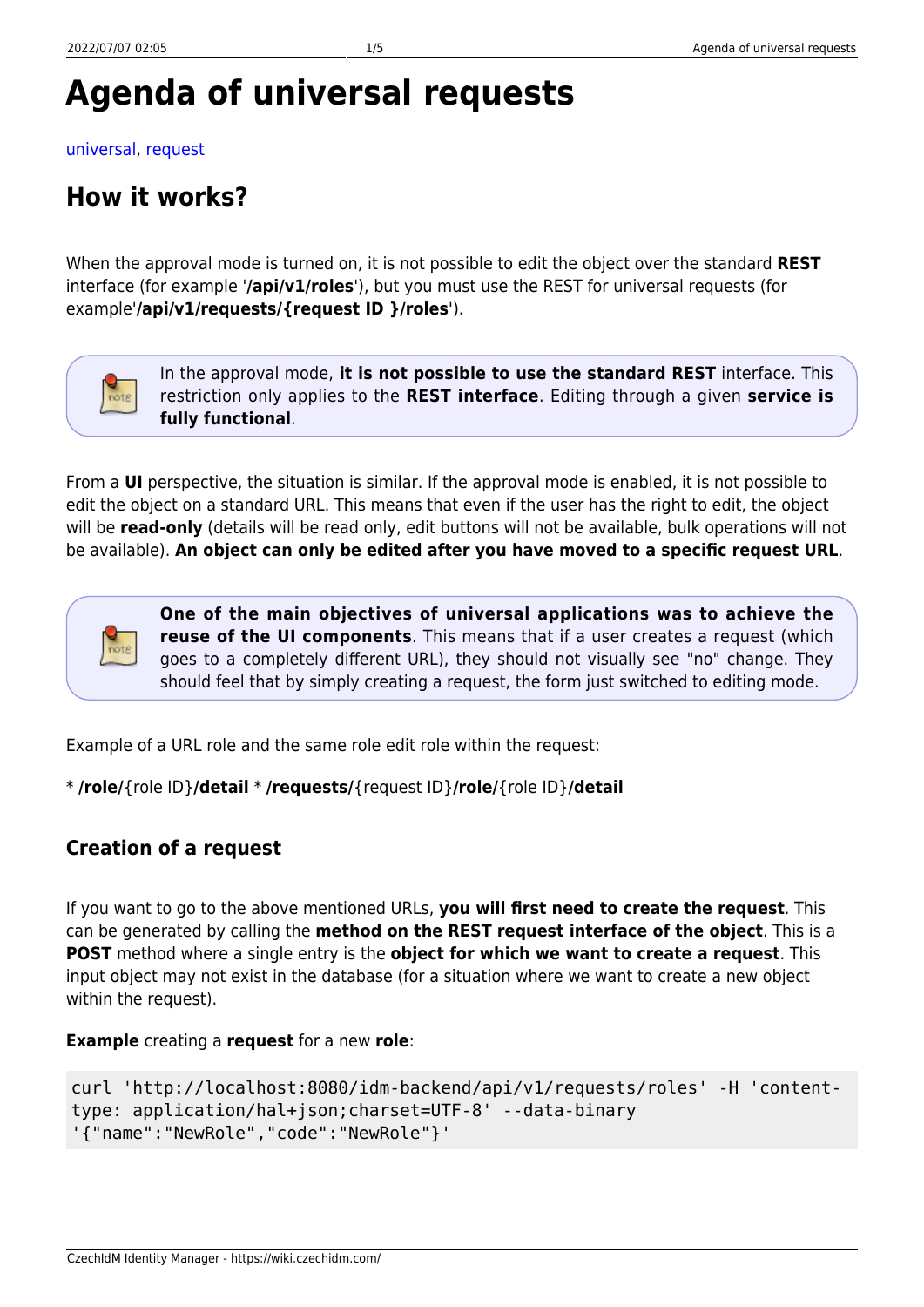### **Creation of request items**

If we already have a request, we can start making individual **changes**. As described above, individual **REST** request calls are "redirected" to the REST request interface of that object type. Each partial change (called REST interface) creates a request item (**IdmRequestItem**). This item includes, in particular, ownership of the owner, that is, the link to the object being edited.

Additionally, the request entry contains a **complete object** in the form of how to get from the interface. This object is used to apply changes when applying for approval. The object is saved in **JSON** format. This format has been chosen with respect to backward compatibility. There is a lower probability of any problems with a change in the structure of the target object. **JSON** format allows us to perform additional transformations (to ensure compatibility) against binary serialization of the whole object.



The **REST** interface is represented by the controller, for example, the role is the **standard** controller **IdmRoleController** and the **request** controller is **IdmRequestRoleController**.

# **How to enable the possibility of requesting a specific object?**

70 Requesting mode is controlled for all requestable objects by **IdmRoleDto** (for now)!

Requesting mode can be enabled for every supported object by property in the application configuration:

idm.pub.core.request.<requestable object>.enabled=true

, where **<requestable object>** is the name of requestable object (DTO).

For example **approving for role** (IdmRoleDto) can be enable by this property:

idm.pub.core.request.idm-role.enabled=true

# **Supported requestable objects**

All supported objects must implemented interface `eu.bcvsolutions.idm.core.api.domain.Requestable`.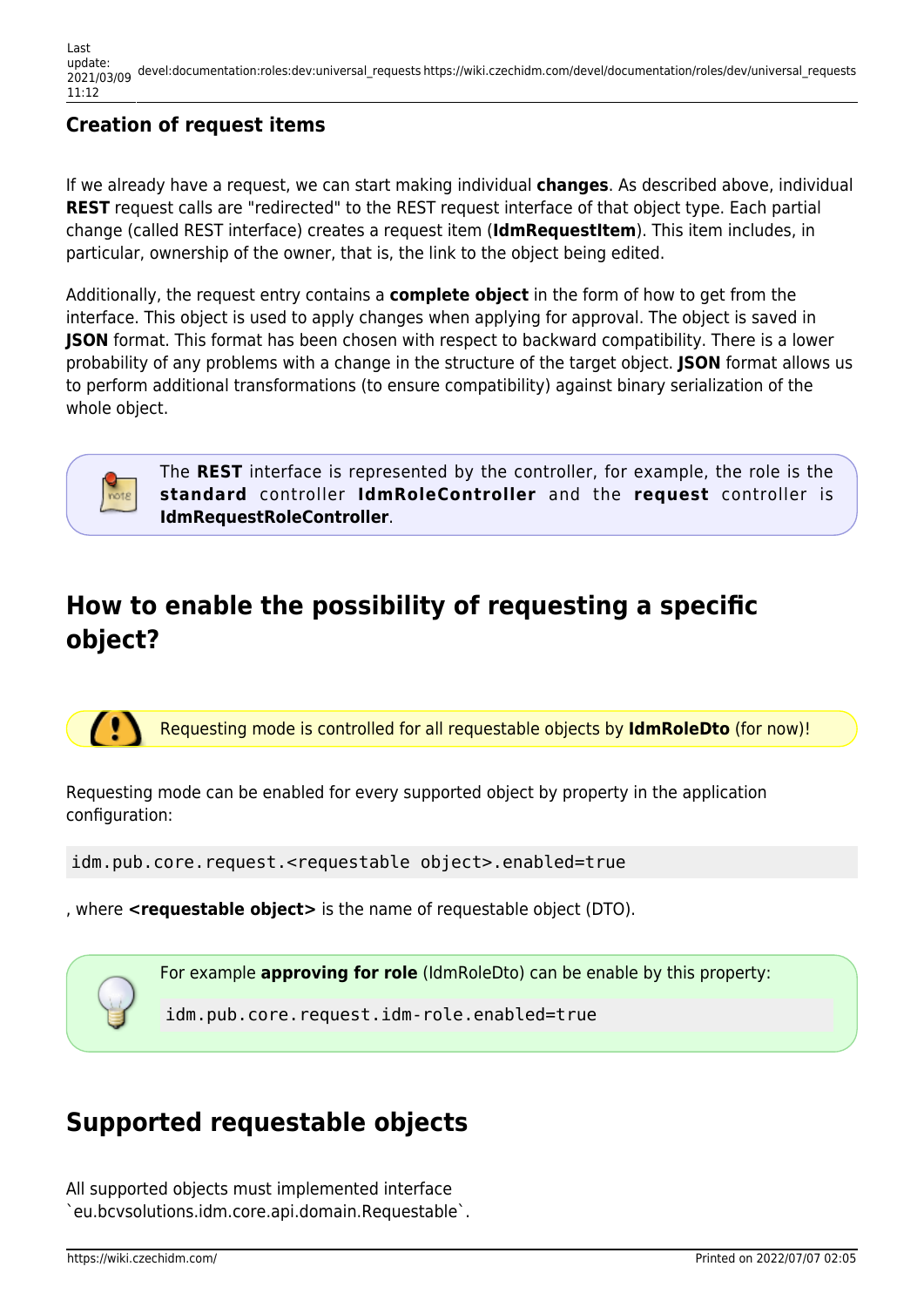- IdmRoleDto **Roles**
- IdmRoleCompositionDto **Business roles**
- IdmRoleGuaranteeDto **Guarantee defined by identity**
- IdmRoleGuaranteeRoleDto **Guarantee defined by other role**
- IdmAuthorizationPolicyDto **Premissions**
- IdmRoleCatalogueRoleDto **Relations on the catalogue**
- SysRoleSystemDto **Linking the system to a role**
- SysRoleSystemAttributeDto **Overloaded system attribute** (on the role)
- IdmFormValueDto **Extended attributes**

## **Workflow processes**

Each requestable type of object may have its own approval process. The approval process can be defined in the application configuration:

idm.sec.core.request.{object type}.wf={code of WF process}

#### **Example for IdmRole**:

idm.sec.core.request.idm-role.wf=request-idm-role

If none workflow process is defined, then '**request-idm-role**' is using as default.

### **Workflow process for roles**

The basic approval process where changes on the role are approved by the guarantors of the role in request. If there are no guarantors or a new role, then those who have the role defined in the variable '**core.wf.approval.role-change.role**' are the approvers. If this variable does not have any role, '**superAdminRole**' is returned. The result of the approval process is sent to the applicant for changes via email notification. Sending of these notifications can be disabled by setting the corresponding notification topic to inactive state. Topic core:approveRoleDefinitionChange for approved requests and core:disapproveRoleDefinitionChange for disapproved ones.

#### core.wf.approval.role-change.role=superAdminRole

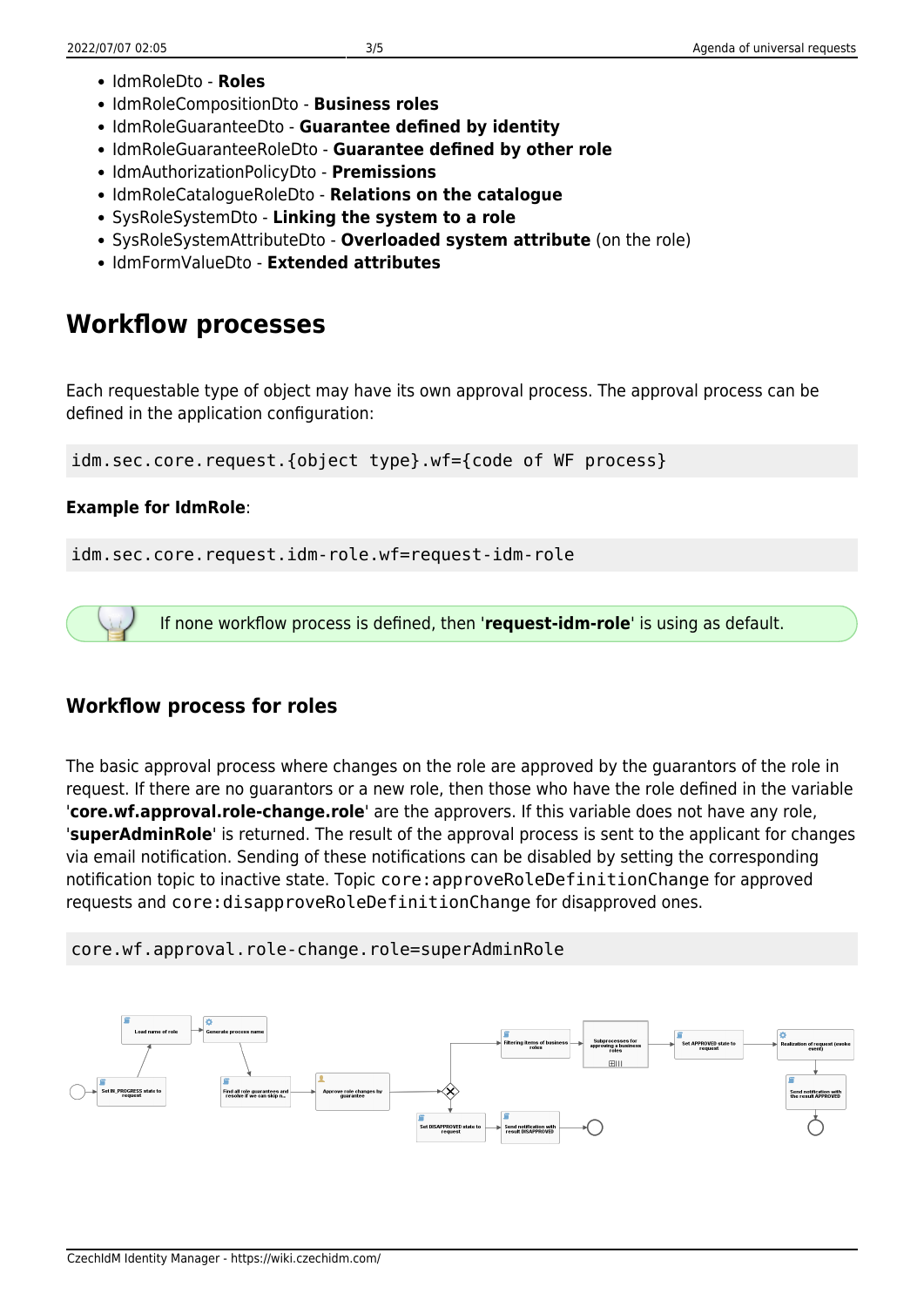#### **Workflow process for business roles**

If the request contains a item with **business role** change (**IdmRoloComposition**), then a separate workflow process (**request-idm-role-composition**) is started for each item. This process aims to verify whether the guarantors of the target role agree with the change. This means that if we put **B** role to role **A**, guarantor of the role B must agree with this assignment. The same applies to the removal of the relation. **If the target role has no guarantors**, then the change is considered **approved**.



#### **Configurable role guarantor type for role change request**

#### [role](https://wiki.czechidm.com/tag/role?do=showtag&tag=role), [request,](https://wiki.czechidm.com/tag/request?do=showtag&tag=request) [guarantee](https://wiki.czechidm.com/tag/guarantee?do=showtag&tag=guarantee), [type](https://wiki.czechidm.com/tag/type?do=showtag&tag=type)

By default a role is approved by any guarantor defined for that role. **If you need to restrict approval to only guarantors with a specific type**, then you can use the configuration item **idm.sec.core.request.idm-role.approval.guarantee-type**, where the value specifies the **type of guarantor**.

If the value is not defined or item does **not exist**, then **all guarantors are used for approval**, regardless of what type they have defined. The described behavior is the same for guarantors defined by **identity** or **role**.



### **Limitations**



Enabling of the request mode is controlled only by **IdmRole** now.